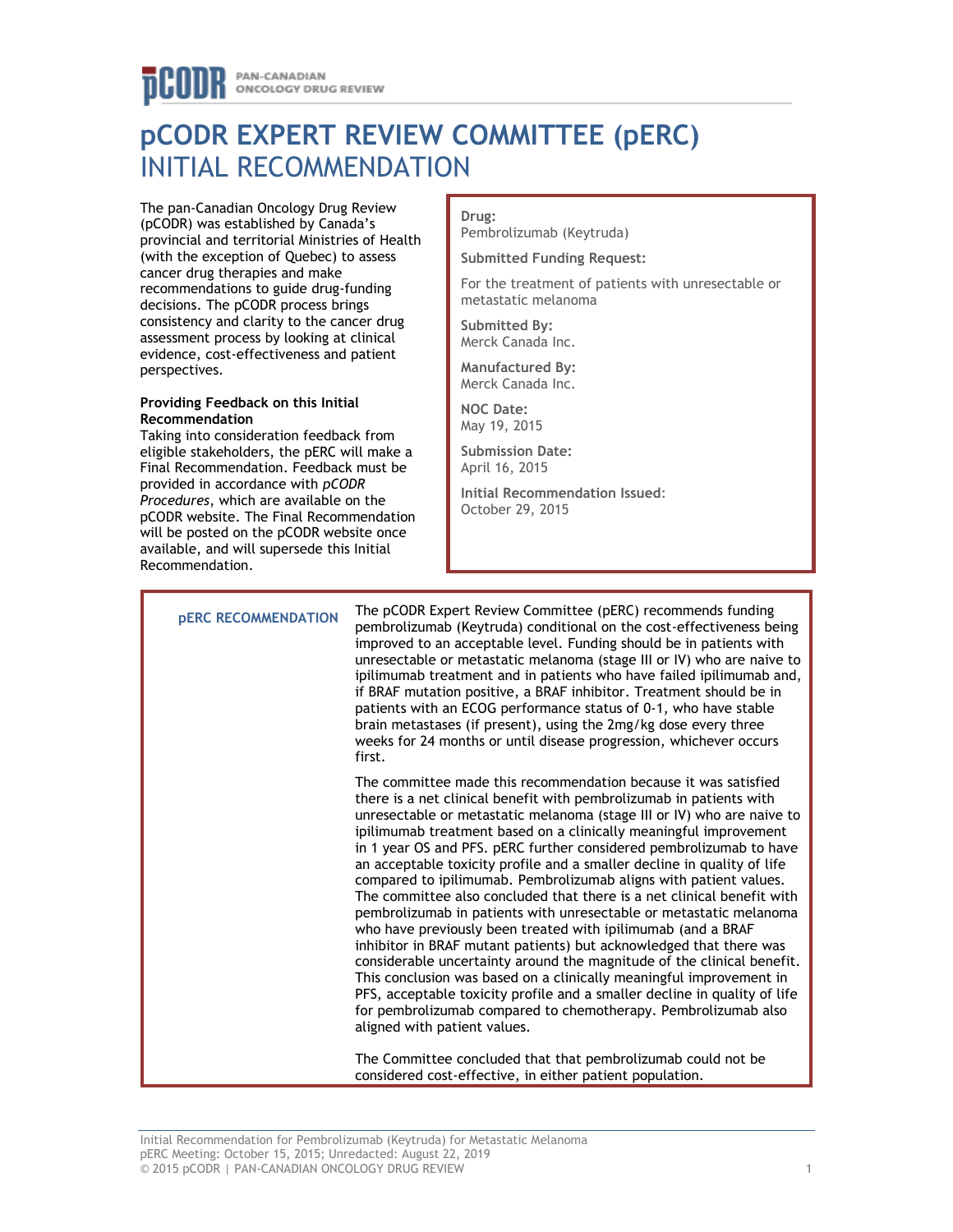**POTENTIAL NEXT STEPS FOR STAKEHOLDERS Pricing Arrangements to Improve Cost-Effectiveness** Given that pERC was satisfied, that there is a net clinical benefit of pembrolizumab in patients who are ipilimumab naive or in patients who have previously been treated with ipilimumab (and a BRAF inhibitor for BRAF mutant patients), jurisdictions may want to consider pricing arrangements and/or cost structures that would improve the cost-effectiveness of pembrolizumab to an acceptable level. **Transition of Vial Size to 100mg Increases Potential for Wastage** pERC noted the expected transition of the 50mg vial to a larger 100mg vial in the near future and the potential for greater wastage with the larger vial size. pERC noted the EGP estimates included this potential wastage and demonstrated that it had a substantial impact on the cost-effectiveness estimates. pERC therefore agreed that jurisdictions will need to consider mechanisms to minimize wastage upon implementation of a funding recommendation; these may include advocating for maintenance of the availability of the 50mg vial). **Wastage and Budget Impact Likely Impact Adoption Feasibility** pERC also noted that the duration of treatment with pembrolizumab continues until disease progression, unacceptable toxicity or a maximum of 2 years, whichever comes first. In considering the high cost of pembrolizumab, the potential for drug wastage with the larger vial size and the unknown but potentially long duration of treatment, pERC concluded that a substantial reduction in drug price would be required to improve cost-effectiveness and affordability. **Evidence Generation to Understand Optimal Duration of Therapy** pERC noted that pembrolizumab is approved at a dose of 2mg/kg every three weeks until disease progression or for a maximum of 24 months, whichever comes first. pERC acknowledged that there is currently no evidence to identify an optimal duration of treatment with pembrolizumab and agreed that it is important to prospectively collect such data. **Optimal Sequencing of Ipilimumab and Other Therapies Unknown**  pERC concluded that the optimal sequencing of pembrolizumab and other treatments now available for the treatment of metastatic melanoma is currently unknown. pERC was therefore unable to make an evidence-informed recommendation on sequencing. However, pERC recognized that provinces will need to address this issue upon implementation of pembrolizumab funding and noted that collaboration among provinces to develop a common approach would be of value. **Optimal Strategy for Re-induction Unknown** pERC noted that evidence was not available to indicate an optimal strategy for re-induction of patients with pembrolizumab at the time of disease progression. pERC however noted that there may be uncommon instances where re-induction is considered to be beneficial when other strategies (e.g. clinical trials) are not available or appropriate for patients. pERC therefore agreed that a process, based on provincial guidelines, to allow for the review and approval of individual cases by oncologists with expertise in melanoma, should be made available to assess those uncommon instances. **Time Limited Need for Pembrolizumab** At the time of implementing a funding recommendation for

pembrolizumab, jurisdictions may consider addressing the short-term,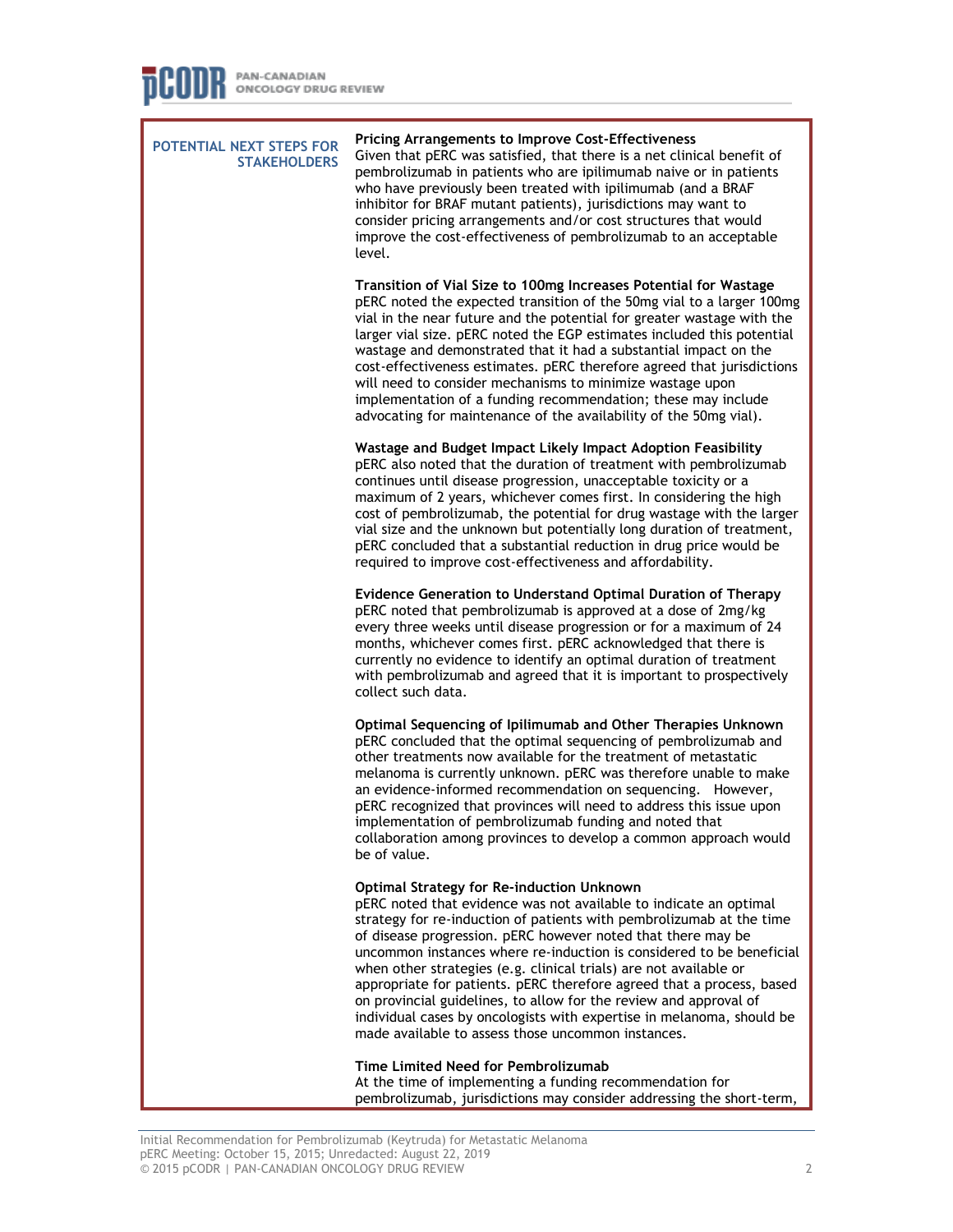

time-limited need for pembrolizumab monotherapy for patients who are currently receiving ipilimumab in the first line setting. pERC noted that this time-limited access would mainly be for patients who are not tolerating ipilimumab well and who would otherwise meet the eligibility criteria for pembrolizumab. However, pERC acknowledged that the decision to switch to pembrolizumab or to have a patient complete first line treatment with ipilimumab should be made by the patient and their treating oncologist.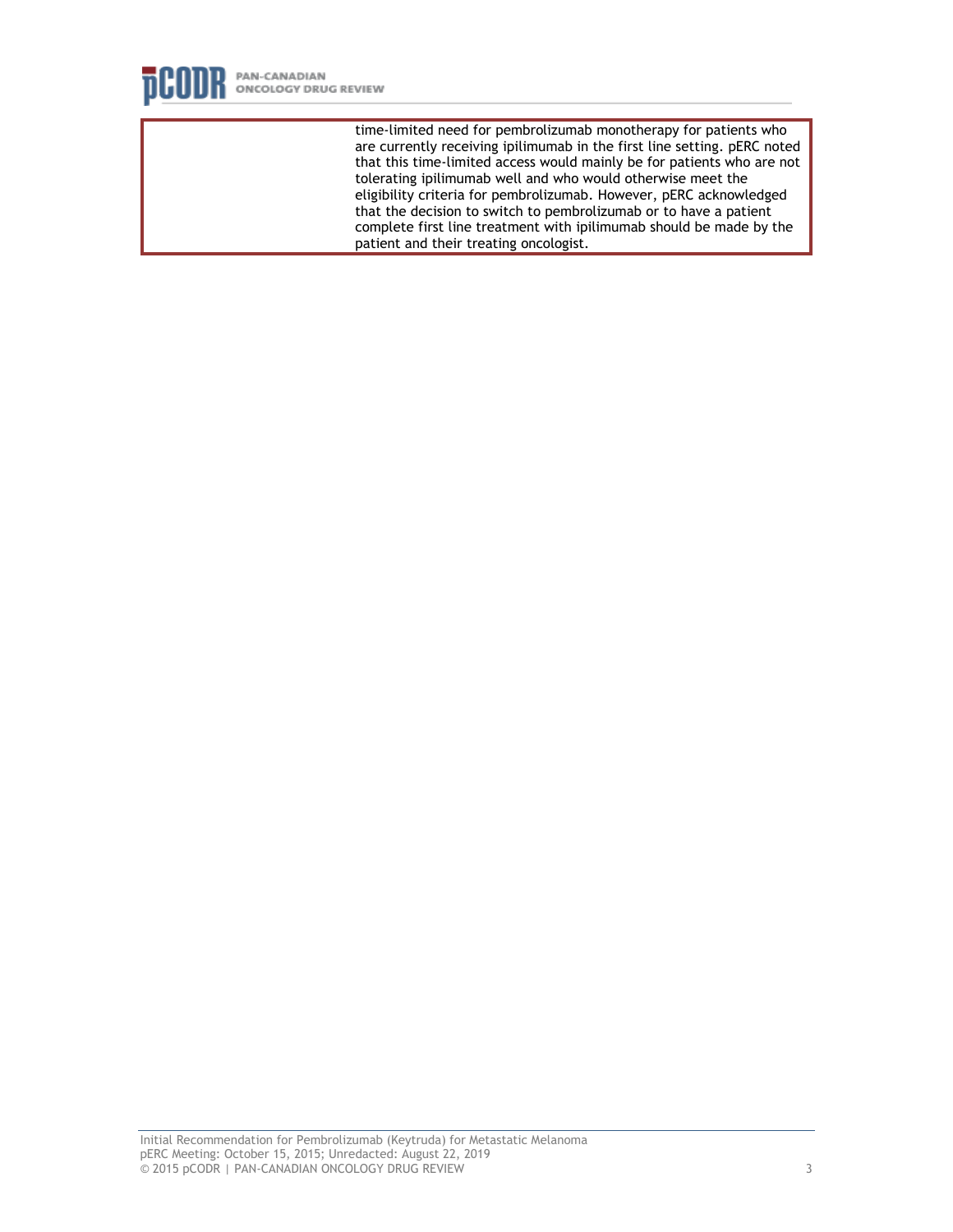## PAN-CANADIAN ONCOLOGY DRUG REVIEW

# **SUMMARY OF pERC DELIBERATIONS**

pERC noted that unresectable stage III or stage IV melanoma carries a poor prognosis with a median survival of approximately 6 months and only 25% of patients with late stage disease surviving to one year. Ipilimumab is a commonly used first and second line therapy in patients with metastatic melanoma. While a proportion of patients (approximately 20%) have prolonged response to ipilimumab, the majority of patients experience disease progression. Adverse events with ipilimumab are also significant and potentially life threatening. Patients whose disease harbours a BRAF mutation have the option of treatment with BRAF or MEK inhibitors. Generally patients receiving these targeted therapies experience a short duration of response often followed by rapid progression of disease with the median duration of response being less than 7 months. Treatment options



are limited for patients who have progressed on ipilimumab and a BRAF inhibitor and generally include dacarbazine or best supportive care (BSC). pERC noted that dacarbazine has not shown an advantage in survival or quality of life in randomized trials. pERC agreed that there is a need for more effective and tolerable treatment options in patients who are naive to ipilimumab treatment and in patients who have previously been treated with ipilimumab and, in those with a BRAF mutation, a BRAF inhibitor.

pERC discussed the evidence presented on the efficacy of pembrolizumab, and concluded that there is a net clinical benefit with pembrolizumab for patients who are naive to treatment with ipilimumab and in patients who have previously been treated with ipilimumab and, in those with a BRAF mutation, a BRAF inhibitor. In patients who are naive to treatment with ipilimumab, pERC based its conclusions on the results of KEYNOTE-006, a 3-armed trial which compared pembrolizumab (2 dosing schedules) to ipilimumab in patients who were naïve to ipilimumab treatment. The KEYNOTE-006 trial demonstrated statistically significant and clinically meaningful improvements in 1 year overall survival (OS) and progression free survival (PFS). Quality of life (QoL) declined from baseline in both pembrolizumab arms but did not reach the minimally important difference (MID). A statistically significant and minimally important decline was however measured for the ipilimumab arm when compared to baseline and compared to both pembrolizumab arms.

pERC based its conclusion on net clinical benefit in patients previously treated with ipilimumab and, in those with a BRAF mutation, a BRAF inhibitor, on the results of KEYNOTE-002, a 3-armed trial, which compared pembrolizumab (2 regimens) to chemotherapy. pERC noted statistically significant and clinically meaningful improvements in 6 and 9 month PFS and objective response rate (ORR) in these patients. The committee expressed uncertainty concerning the magnitude of clinical benefit in this patient population as the median PFS was similar between all three arms. OS results were immature at both pre-planned interim analyses presented but the high rate of cross over from the chemotherapy arm to the pembrolizumab arms (48%) may have impacted the OS results. Upon further discussion, pERC noted the separation of the PFS curves beyond the median estimates and questioned the strength of the association between median PFS and magnitude of OS benefit in this, a scenario, where rapid progression is seen in over half of patients regardless of the treatment arm, but followed by a possible and uncertain long duration of response in the active treatment arm. pERC acknowledged that greater emphasis should likely be placed on the long tail of the survival curves and hazard ratios (HR) as an indication for longterm clinical benefit. Throughout pERC's deliberations a variety of opinions were expressed on the evidence supporting net clinical benefit for pembrolizumab in the ipilimumab and BRAF treated setting, where some members did not think the data were mature to allow determination of net clinical benefit. pERC further considered the concordance of results between the KEYNOTE-002 and KEYNOTE-006 studies and the achievement of benefit in a patient population that has already progressed on prior immunotherapy and most members agreed that the strength of the evidence supported the view that pembrolizumab demonstrates activity and clinical benefit in this pre-treated patient population. The committee also agreed that patients in both settings should be treated with the 2mg/kg dose every 3 weeks. This was in alignment with the approved Health Canada dose.

Initial Recommendation for Pembrolizumab (Keytruda) for Metastatic Melanoma pERC Meeting: October 15, 2015; Unredacted: August 22, 2019 © 2015 pCODR | PAN-CANADIAN ONCOLOGY DRUG REVIEW 4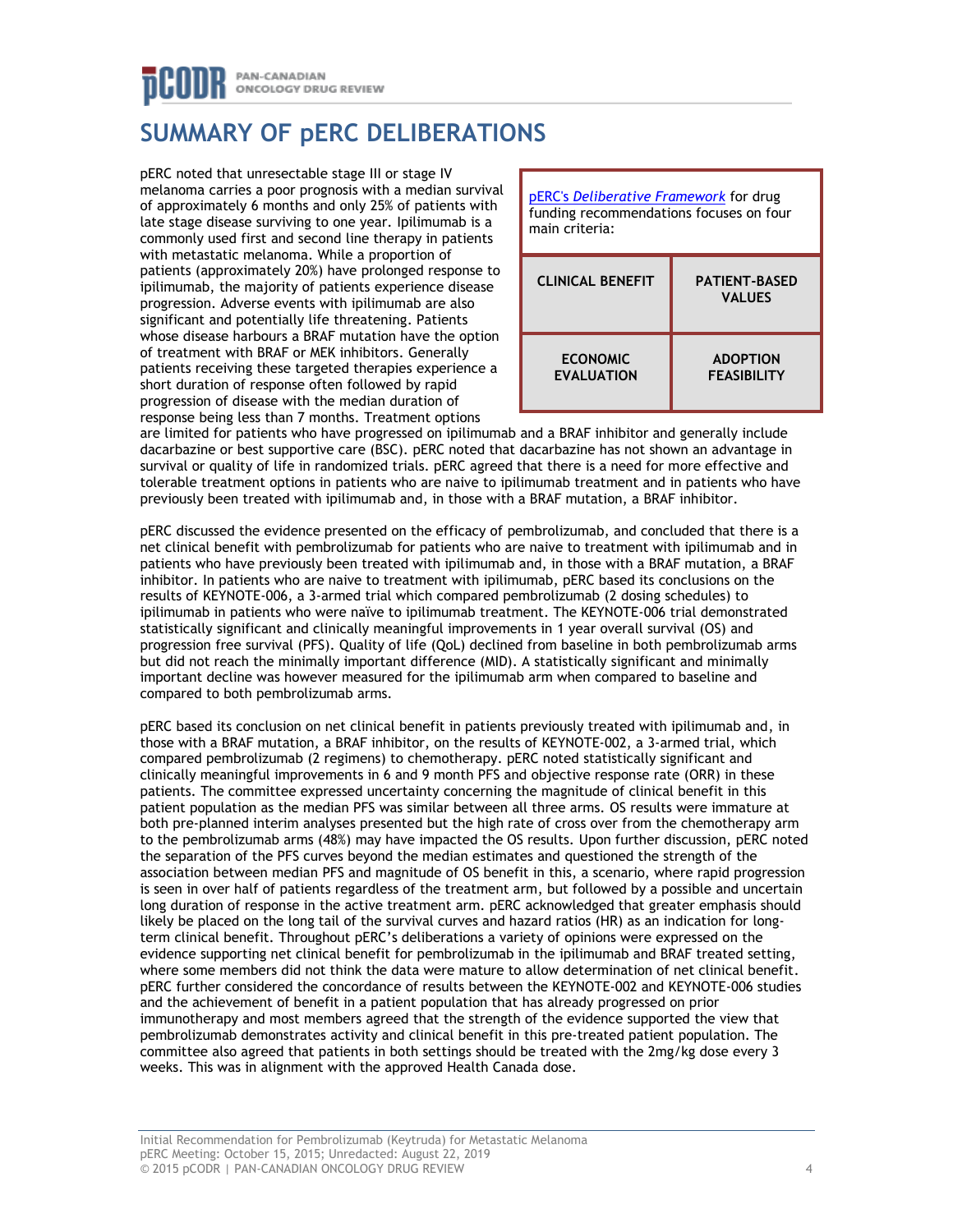

pERC discussed the toxicity profile of pembrolizumab in both patient populations and agreed that the toxicity associated with pembrolizumab was manageable compared to ipilimumab and compared to chemotherapy. The lower incidence of immune-related adverse events, such as colitis and hypophysitis, AE's that are potentially life threatening and difficult to manage in ipilimumab treatment, was noted to be a clinically meaningful advantage.

pERC reviewed patient advocacy group input that indicated patients value effective treatment options with reduced toxicity, improved quality of life, and improved survival. Given this input, pERC considered that pembrolizumab, in both treatment settings, aligned with patient values.

pERC discussed the cost-effectiveness of pembrolizumab at 2 mg/kg every 3 weeks and concluded that pembrolizumab is not cost-effective when compared to ipilimumab, in patients naïve to ipilimumab treatment and when compared to dacarbazine and BSC, in patients previously treated with ipilimumab and, if BRAF mutation positive, a BRAF inhibitor. pERC accepted the Economic Guidance Panel's (EGP) reanalysis estimates and noted several limitations in the submitted analysis. The biggest impact on the costeffectiveness estimates was due to differences in the long term extrapolation of the OS data. pERC discussed the short duration of follow up available for both studies and the submitter's assumption that pembrolizumab treatment conferred lasting benefit in a proportion of patients, similar to benefit observed with previous immunotherapies. pERC agreed that there is currently no evidence to support such an assumption concerning the magnitude and duration of long term benefit and accepted the EGP's reanalysis that used alternative data sources to extrapolate long term data. In addition, pERC also noted that assumptions around the time horizon, utility estimates, potential wastage with the introduction of a 100mg vial and potential price reduction of ipilimumab impacted the cost-effectiveness estimates significantly. pERC also considered that pembrolizumab has a high cost and would need a substantial price reduction in order for it to be considered cost-effective. Overall, pERC accepted the EGP's re-analysis estimates and concluded that pembrolizumab is not cost effective relative to ipilimumab, dacarbazine and BSC.

pERC considered the feasibility of implementing a funding recommendation for pembrolizumab. pERC considered that the optimal sequencing of agents in this setting is currently unknown. pERC also noted the absence of evidence on the comparative efficacy and safety of pembrolizumab and nivolumab. However, pERC recognized that provinces may need to address this issue upon implementation of funding and noted that the development and implementation of an evidence-informed provincial guideline would help to guide consistency in drug funding. pERC noted that the transition from a 50mg to a 100mg vial size will be an important concern for drug wastage. The inclusion of wastage in the economic analysis was seen to have a substantial impact on the ICER in comparison with other parameters. Input from the pCODR Provincial Advisory group (PAG) noted that vial sharing is likely possible in larger treatment centers but likely not possible in smaller centers. pERC noted that the budget impact analysis is sensitive to pembrolizumab's market share, treatment duration, patient weight and number of cases of advanced melanoma and agreed that jurisdictions will need to consider these factors during implementation. While pERC acknowledged that the number of eligible patients in both settings is small, the introduction of pembrolizumab as an additional treatment option is likely to have a significant impact on the budget. pERC noted that there is currently no evidence to suggest any benefit from re-induction with pembrolizumab after disease progression. pERC, however, agreed that re-induction is a clinically reasonable option in some instances which should be informed by provincial guidelines and a process to allow for review/approval of individual cases by oncologists with expertise in melanoma.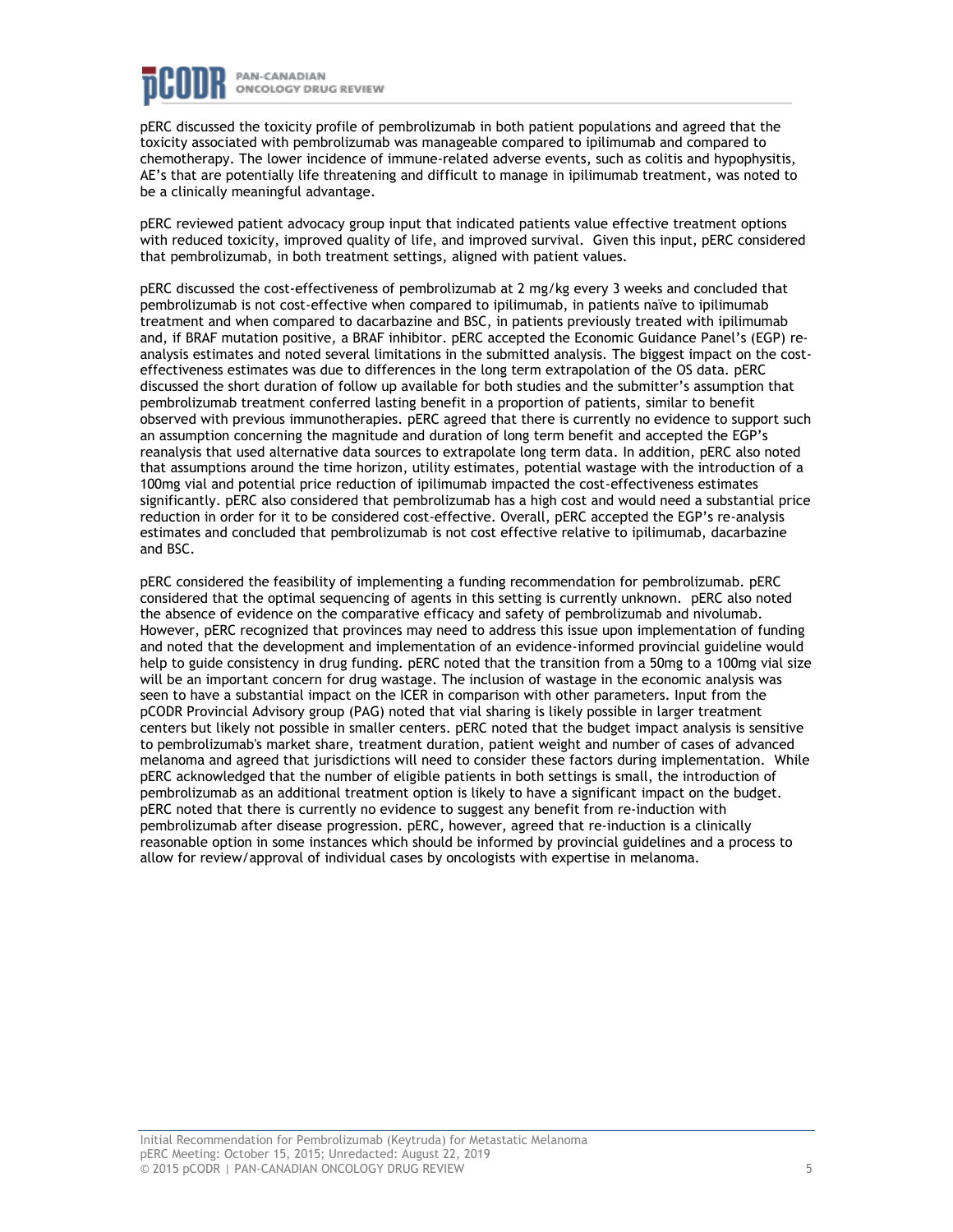# **EVIDENCE IN BRIEF**

pERC deliberated upon a pCODR systematic review, other literature in the Clinical Guidance Report providing clinical context, an evaluation of the manufacturer's economic model and budget impact analysis, guidance from pCODR clinical and economic review panels, input from three patient advocacy groups [Canadian Skin Patient Alliance (CSPA), Melanoma Network of Canada (MNC) and Save Your Skin Foundation (SYSF)] and input from pCODR's Provincial Advisory Group.

## OVERALL CLINICAL BENEFIT

## **pCODR review scope**

The purpose of the review is to evaluate the safety and efficacy of pembrolizumab compared with

- ipilimumab as a first-line therapy on patient outcomes in treatment of patients with unresectable or metastatic melanoma (stage III or IV).
- standard of care or best supportive care in the treatment of patients with unresectable or metastatic melanoma and disease progression following ipilimumab therapy and, if BRAF mutation positive, a BRAF inhibitor.

## **Studies included**

The pCODR systematic review included two fully published randomized controlled trials: KEYNOTE-006 006 which randomized patients to pembrolizumab (10 mg/kg every 2 weeks, n=279), pembrolizumab (10 mg/kg every 3 weeks, n=277) and ipilimumab (3 mg/kg every 3 weeks for 4 cycles, n=278). KEYNOTE-002 which randomized patients to pembrolizumab (2 mg/kg IV once every 3 weeks, n=178), pembrolizumab (10 mg/kg IV once every 3 weeks, n=179) or investigators' choice chemotherapy (n=171). pERC discussed the various dosing schedules used in the two trials and agreed that use in the clinical setting should follow the 2mg/kg every 3 weeks schedule. This was in alignment with the approved Health Canada dose.

The pCODR review also provided contextual information through a critical appraisal of a manufacturer provided network meta-analysis (NMA) to estimate the treatment effects of pembrolizumab relative to competing interventions for the treatment of advanced-stage melanoma in patients naïve to treatment with ipilimumab. pERC discussed the limitations identified in this analysis and agreed that some implausible assumptions needed to be made to accept the results of the NMA (eg. equal efficacy between ipilimumab and dacarbazine in one scenario). pERC therefore agreed with the Clinical Guidance Panel and concluded that there was uncertainty in drawing conclusions based on the results of the NMA.

## **Patient populations: patients naïve to ipilimumab or treated with ipilimumab and, if BRAF mutation positive, a BRAF inhibitor**

Baseline characteristics were well balanced between the three treatment arms in both studies. In KEYNOTE-006 the median age of patients was 62 years and 60% were men. The trial only included patients with an ECOG PS of 0 (68-70%) or 1 (30-32%). Patients also had previous BRAF or MEK inhibitor (18%, 16% and 20%) or chemotherapy (13%, 15% and 10%) in the 2-week regimen, 3-week regimen and ipilimumab arms, respectively. Patients were treated with pembrolizumab until disease progression or for a maximum of 24 months or, unacceptable toxicity, investigator decision to discontinue or withdrawal of patient consent.

In KEYNOTE-002 the median age was 61.5 years (range 18 to 89 years) and 61% of patients were male. The majority of patients had an ECOG PS of 0 or 1 (55% and 45%, respectively). All patients had previously been treated with ipilimumab and 26%, 41% and 32% had received 1, 2 or ≥3 previous lines of therapy, respectively. Previous BRAF/MEK inhibitors were also received by all patients with a BRAF mutation. Patients were treated with pembrolizumab until disease progression, unacceptable toxicity, physician decision to discontinue, withdrawal of patient consent or other reasons. Of the 179 patients allocated to the chemotherapy group, 86 (48%) crossed over to pembrolizumab treatment upon disease progression, with 46 randomly assigned to receive 2 mg/kg and 40 to receive 10 mg/kg. pERC noted the high proportion of patients crossing over and agreed that this likely impacted the OS results.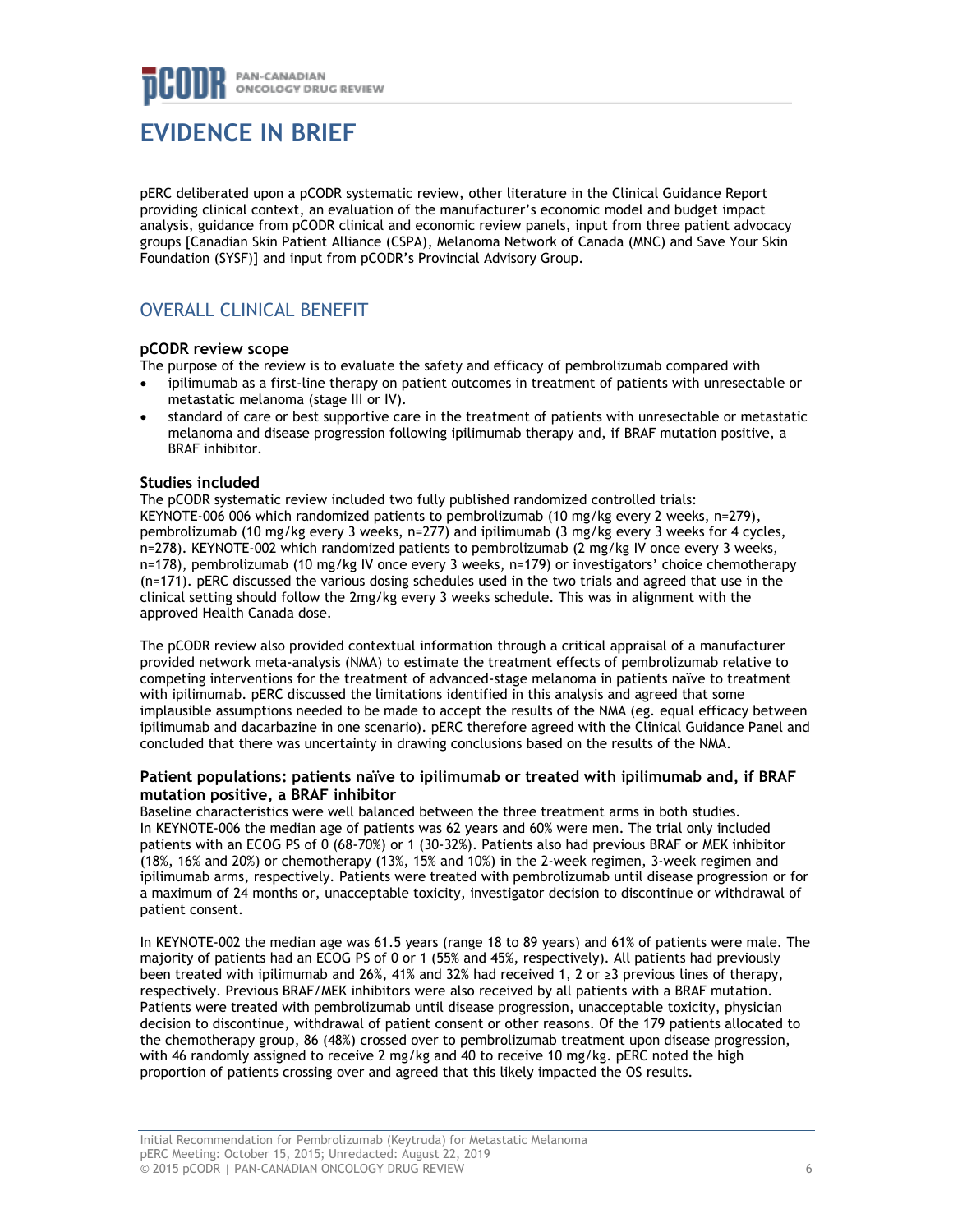

## **Key efficacy results: Significant improvement in PFS in both studies**

The key efficacy outcome deliberated on by pERC were progression free survival and overall survival, the co-primary outcomes for both studies.

Based on a statistically significant and clinically meaningful improvement in 1 year OS and PFS (KEYNOTE-006), pERC concluded that there was a net clinical benefit in patients naive to ipilimumab treatment. One year OS were 74.1% vs. 68.4% vs. 58.2% respectively in the 2-week regimen, 3-week regimen and ipilimumab arms (HR 0.63 95% CI 0.47 – 0.83, p<0.0005 for 2-week regimen and HR 0.69 95% CI 0.52-0.90, p=0.0036 for 3-week regimen when compared to ipilimumab). Median OS was not reached for all arms at the second interim analysis. Median PFS was 5.5 vs. 4.1 months vs. 2.8 months respectively in the 2-week regimen, 3-week regimen and ipilimumab arms (HR 0.58 95% CI 0.46-0.72, p<0.001 for 2-week regimen and HR 0.58 95% CI 0.47-0.72,  $p<0.001$  for 3-week regimen when compared to the ipilimumab arm). The 6-month PFS was 47.3%, 46.4% and 26.5% for the 2-week regimen, 3-week regimen and ipilimumab arms, respectively. Results were also consistent across subgroups for both PFS and OS.

In the ipilimumab treated patients, pERC noted that statistically significant improvements in progressionfree survival (PFS) was observed in favour of the pembrolizumab arms at 6 (34%, 38% and 16%) and 9 months (24%, 29% and 8%) in the 2mg, 10mg and chemotherapy arms, respectively. Median PFS was however similar among the three arms, (2.9, 2.9 and 2.7 months for the 2mg, 10 mg pembrolizumab and chemotherapy arms, respectively). pERC emphasized that the effect of pembrolizumab is demonstrated in the shape of the survival curves and HR's which show a persistent separation following rapid progression seen in over half of patients regardless of the treatment arm. Longer term survival data would be required to determine the magnitude of this benefit; however, the proportion of patients in the PFS state at 6 (34%, 38% and 16%) and 9 (24%, 29% and 8%) months demonstrate benefit in the pembrolizumab arms. While OS data was not available as yet, pERC considered that the high rate of crossover (48%) from the chemotherapy arm to the pembrolizumab arms may have impact on the eventual OS results. Overall response rate (ORR) was 21%, 25% and 4% in patients receiving the 2mg, 10mg and chemotherapy, respectively.

## **Quality of life: Less decline in QoL with pembrolizumab**

Quality of life was measured in both studies using EORTC QLQ-30 scale at week 12. QoL decreased in all three arms for both studies, although less of a decline was measured in the pembrolizumab arms compared to the ipilimumab arm for both studies (KEYNOTE-006: –2.3 vs. -2.6 vs. -9.9, respectively in the 2-week regimen, 3-week regimen and ipilimumab arms; KEYNOTE-002: –2.6 vs. -2.55 vs. -9.13, respectively in the 2mg, 10mg and chemotherapy arms). A statistically significant and minimally important decline was however measured for the ipilimumab arm compared to baseline and both pembrolizumab arms. pERC noted that only 458 (54.9%) patients among 834 randomized patients in KEYNOTE-006 participated in the quality of life assessment at both baseline and week 12.

## **Safety: Not insignificant but manageable toxicity**

pERC discussed the safety profile of pembrolizumab in both settings and agreed that the toxicity associated with pembrolizumab was manageable compared to either ipilimumab or chemotherapy. In KEYNOTE-006, rates of grade 3-5 adverse events were similar between the three arms (37.8% vs. 33.2% vs. 36% respectively, in the 2-week regimen, 3-week regimen and ipilimumab arms). Among grade 3-5 AEs attributed to a study drug by investigators, 13.3%, 10.1%, and 19.9% occurred in patients in the three arms, respectively). More patients in the ipilimumab arm experienced withdrawals due to adverse effects than in either pembrolizumab arm (7.2% vs. 10.5% vs. 14.5%, respectively in the 2-week, 3-week and ipilimumab arms). Median time to onset of a grade 3-5 AE was also prolonged in the pembrolizumab arms (59 vs. 64 vs 39.5 days, respectively in the 2-week regimen, 3-week regimen and ipilimumab arms). Grade 3-5 immune related AE's were low in both pembrolizumab arms. The most frequent presumed immune or autoimmune side effects in the pembrolizumab arms were hypothyroidism (10.1%, 8.7% and 2%) and hyperthyroidism (6.5%, 3.2% and 2.3%). Rates of grade 3-5 colitis (1.8%, 2.5% and 7%) and hypophysitis (0.4%, 0.4% and 1.6%) were higher in the ipilimumab arm than the 2-week regimen or 3-week regimen. In KEYNOTE-002, rates of treatment related grade 3-4 adverse events were similar between the pembrolizumab arms and higher in the chemotherapy arm (11% vs. 14% vs. 26% respectively, in the 2mg, 10mg and chemotherapy arms). The rate of all cause grade 3-5 AE's, although not disclosed by the submitter, were similar between arms but numerically higher (by approximately 20% per arm) as compared to treatment related grade 3-4 AE's. There were no 'treatment-related' deaths. Immunemediated grade 4 or 5 adverse events were not reported. Withdrawals due to grade 3-5 AE's occurred in 9%, 14% and 8% of patients in the three arms respectively. Overall pERC agreed that the toxicity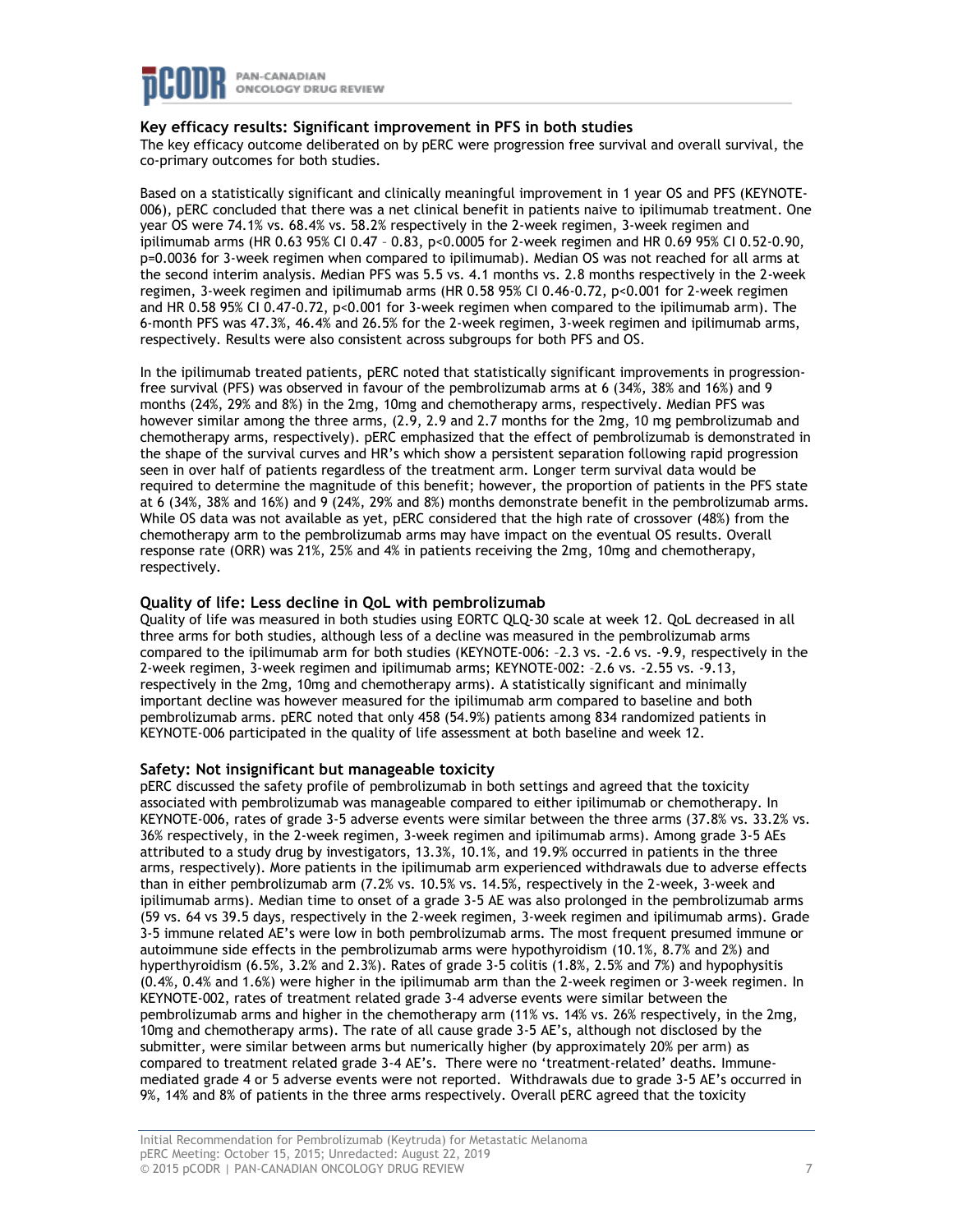

associated with pembrolizumab was manageable compared to either ipilimumab or chemotherapy. The low incidence of immune related adverse events such as colitis and hypophysitis, AE's that are potentially life threatening and difficult to manage with ipilimumab treatment, was noted to be a clinically meaningful improvement.

## **Burden and Need: manageable toxicity profile**

It is estimated that 6,500 Canadians will be diagnosed with melanoma in 2014, and approximately 1,100 patients will die of melanoma in 2014. Unresectable stage III or stage IV melanoma carries a poor prognosis with a median survival of approximately 6 months and only about 25% of patients with late stage disease surviving to one year.

Vemurafenib and Dabrafenib are BRAF inhibitors that target the V600 mutation and are approved for use in the first line setting. While improvements in RR, PFS, and OS have been demonstrated with BRAF inhibitors, resistance to these targeted therapies ultimately develop and patients experience rapid and often unrelenting disease progression. The immune checkpoint inhibitor, ipilimumab, has shown improved outcomes independent of BRAF status in metastatic melanoma. While median OS with ipilimumab is modest, a proportion of patients treated with ipilimumab (approximately 20%) will experience prolonged disease control lasting many years. As only a minority of patients respond to ipilimumab used in the first or second line setting, treatment options for ipilimumab refractory patients are very limited and patients typically have short survival. Adverse events with ipilimumab are also significant and potentially life threatening, with approximately 15% of patients experiencing grade 3 or 4 immune mediated side effects that require management and monitoring, including risks for severe and fatal events (in particular, colitis).

pERC noted that there is currently no effective standard treatment for metastatic melanoma in patients previously treated with ipilimumab and that there is a need for such therapies. It was discussed that commonly used systemic therapies include dacarbazine, temozolomide and interleukin-2 but there is limited evidence that these treatments improve overall survival. pERC also noted that patients with metastatic melanoma are often younger than those affected by other types of cancer and while this cancer may affect a small patient population, incidence is increasing and it cannot be considered a rare disease. Overall, pERC considered that there is a need for new and effective therapies for patients with unresectable stage III or stage IV metastatic melanoma that provide durable improvements in patient survival and quality of life.

## PATIENT-BASED VALUES

## **Values of patients with metastatic melanoma: QoL, improved survival and manageable toxicity**

Patient advocacy group input indicated that there are limited therapies available for patients with advanced melanoma and new effective therapies which extend life expectancy, have reduced toxicity profile and provide improvements in quality of life are very important. Patients indicated that current therapies for advanced melanoma are limited and have significant side-effects that have a negative impact on the quality of life for both the patient and the caregiver. Patients commonly experience pain, scarring, fatigue, disrupted sleep and fear, depression and anxiety as a result of their disease. As related to current treatments, patients experience a myriad of symptoms attributed to treatments including fatigue, insomnia, irritability, flu-like symptoms (chills, sweats, diarrhea, vomiting), headaches and weight loss. In some patients, significant and devastating side effects result in patients deciding not to use the available treatments.

pERC noted that pembrolizumab demonstrated improvements in progression-free survival and in 1 year OS in ipilimumab naïve patients, and was associated with a manageable toxicity profile, including minimal immune related side effects. pERC agreed this aligned with the patient value of having access to effective treatments with a durable survival advantage and manageable toxicity profile. pERC noted that QoL was a patient-expressed value and while it declined in all arms of both studies, the decline was less in patients treated with pembrolizumab and did not reach a clinically meaningful threshold.

## **Patient values on treatment: less decline in QoL, manageable toxicity profile**

Patients indicated an expectation to live longer, with fewer side effects and have a good quality of life or potential lasting response with pembrolizumab. The majority of patients who had experience with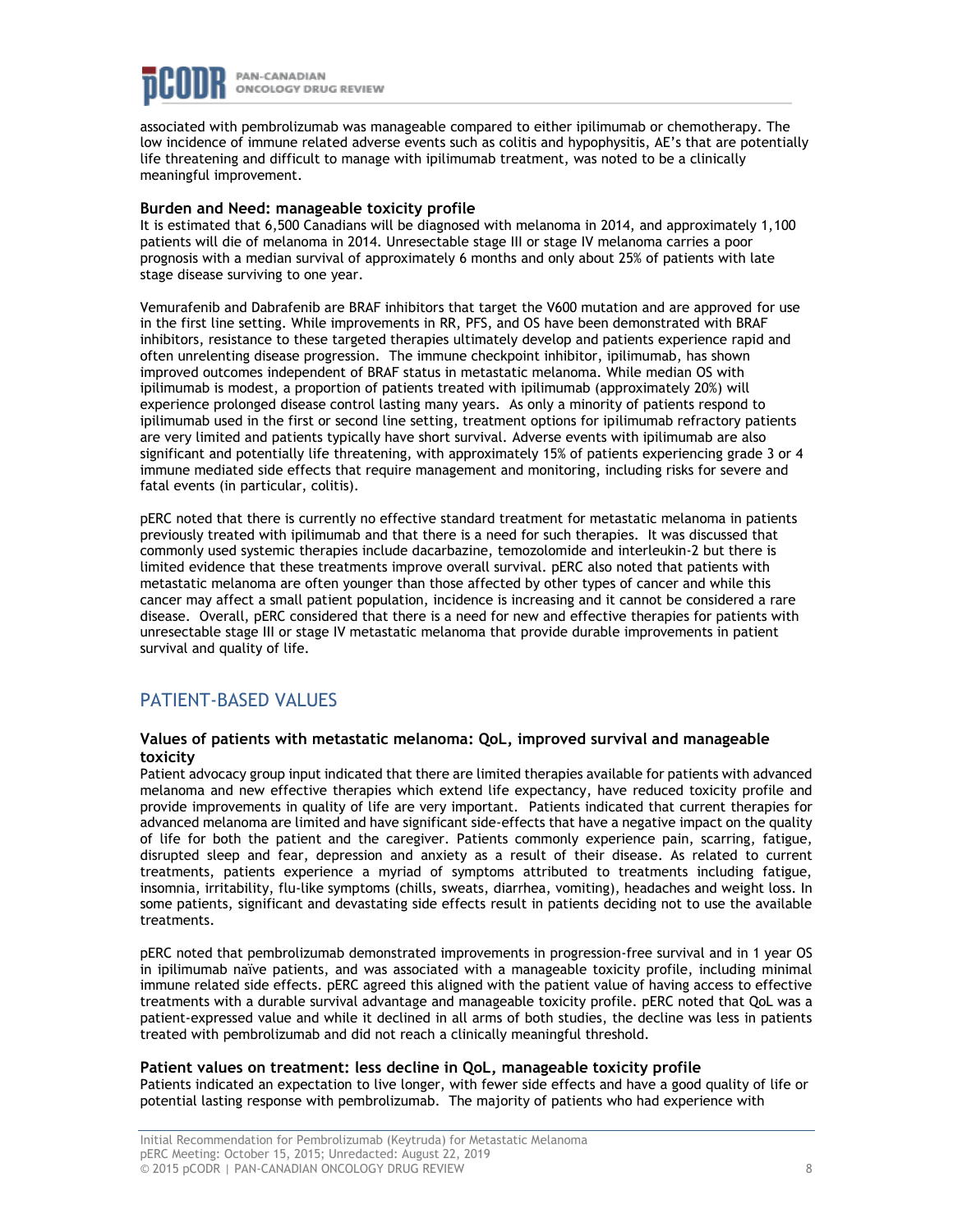

pembrolizumab indicated the drug was well tolerated with few side effects. These side-effects include skin rash, fatigue, weakness, diarrhea, colitis, headaches, while a small proportion reported having no side effects. Overall, side-effects with pembrolizumab were reported to be manageable, and treatment improved their quality of life, with patients indicating that the side effects associated with pembrolizumab were worth the benefits of the treatment. pERC noted that input from patients aligned with the results of both studies included in the pCODR systematic review.

## ECONOMIC EVALUATION

#### **Economic model submitted: cost-effectiveness and cost-utility analysis**

The pCODR Economic Guidance Panel assessed cost-effectiveness and cost-utility analyses comparing pembrolizumab to ipilimumab in patients with unresectable or metastatic melanoma who are naive to ipilimumab treatment and pembrolizumab to dacarbazine or BSC in patients with unresectable or metastatic melanoma who were previously treated with ipilimumab.

## **Basis of the economic model: long term extrapolation of OS based on previous ipilimumab data**

Costs included were cost of treatment, adverse events management costs, disease management costs and terminal care costs.

Key clinical effects considered in the analysis included PFS, OS and utilities. pERC noted that the estimates for OS were based on extrapolation using data from previous ipilimumab studies and registry data. pERC considered the appropriateness of this data source and noted that there is uncertainty in the assumptions that a proportion of patients will experience a sustained benefit , as was observed with ipilimumab. pERC therefore accepted the EGP's use of alternative data sources to model long term survival and explore the uncertainty in the data that currently has a short follow up period.

## **Drug costs: High cost of drug, wastage**

Pembrolizumab costs \$2200.00 per 50mg vial; at the recommended dose of 2mg/kg once every 21 days, the average cost per day in a 28-day course of pembrolizumab is \$293.33 and the average cost per 28-day course is \$8,213.34. Based on information from the submitter, the vial size of pembrolizumab will transition to a 100mg liquid vial in the near future. The sensitivity analysis conducted by the submitter and the EGP to incorporate the introduction of the 100mg vial is based on the assumption that a 100mg vial costs \$4400.00 per vial. pERC noted that wastage had a substantial impact on the cost-effectiveness estimates in the ipilimumab naïve population and agreed that the transition of the vial size to the larger 100mg vial and the associated wastage will need to be considered by jurisdictions upon implementation. pERC also discussed that the submitted analysis and EGP's re-analysis estimates reflect an incremental cost-effectiveness ratio of one high cost drug compared to another high cost treatment, and may artificially give the impression of a reasonable incremental cost difference.

Ipilimumab costs \$5,800 and \$23,200.00 per 50 mg and 200mg vial, respectively. At the recommended dose of 3 mg/kg every 3 weeks for a 28 day cycle, the cost of ipilimumab is \$1160.00 per day and \$32,480.00 per 28 day cycle. Ipilimumab is administered for a maximum of 4 cycles.

Dacarbazine costs \$200.20 per 600 mg per vial. At the recommended dose of 200-250 mg/m<sup>2</sup> IV days 1-5 every 21-28 days, the cost of dacarbazine is \$20.26 – \$33.76 per day and \$567.230 – \$945.39 per 28 day cycle.

## **Cost-effectiveness estimates: extrapolation of long term data**

pERC discussed the Economic Guidance Panel's best estimate of the incremental cost-effectiveness ratio in patients naïve to ipilimumab treatment and patients previously treated with ipilimumab and a BRAF inhibitor. In both settings, pERC accepted the EGP's reanalysis estimates and concluded that pembrolizumab is not cost effective. The main factor influencing the estimates for cost-effectiveness was the long term extrapolation of the OS data. pERC discussed the short duration of follow up available for both studies and the submitter's assumption of lasting benefit with pembrolizumab in a proportion of patients, similar to benefit observed with previous immunotherapies. In the absence of longer term data, pERC was unable to accept this assumption of prolonged benefit and agreed with the EGP's use of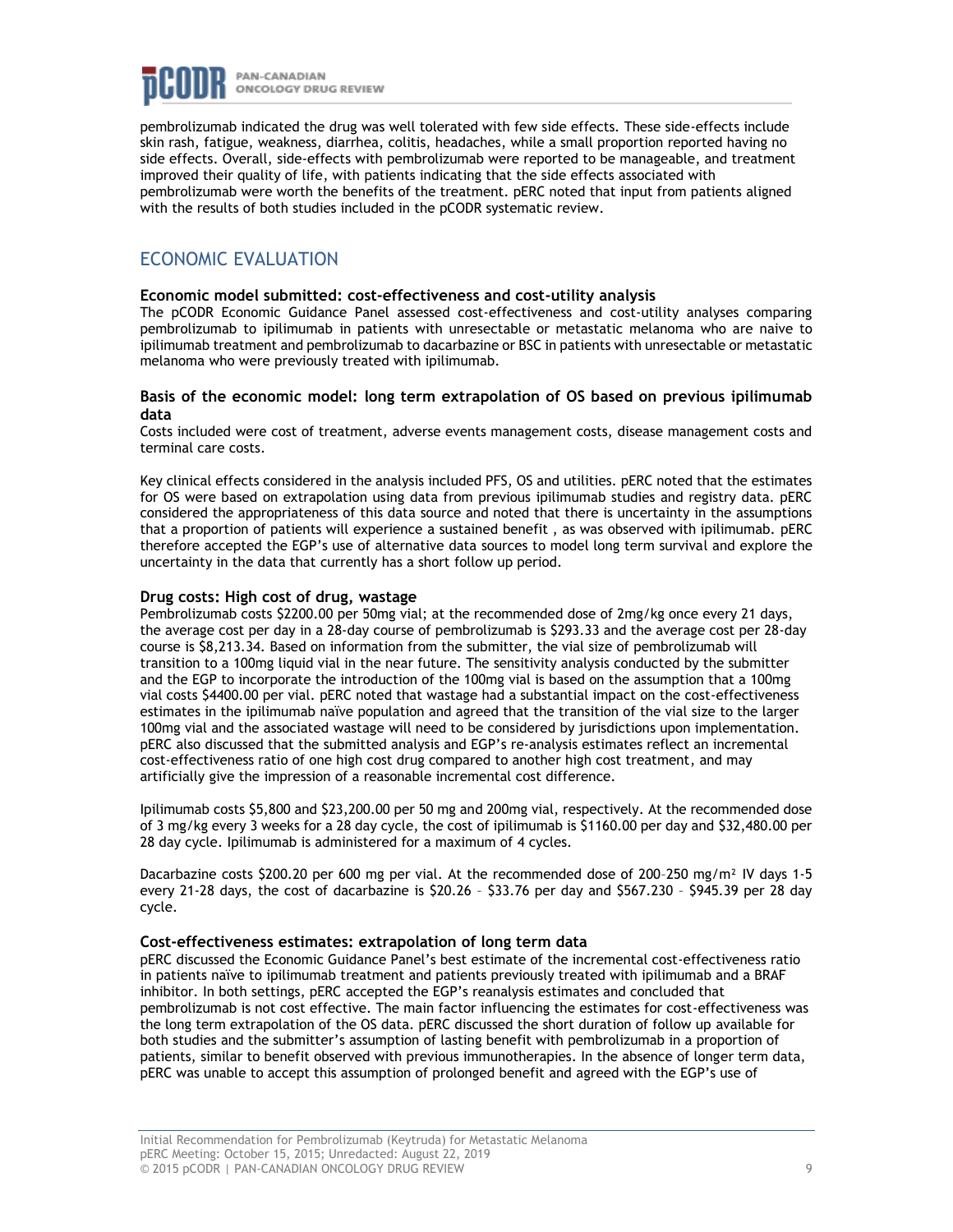

alternative data sources to extrapolate survival in both settings. This adjustment had a substantial impact on the ICER.

In addition, pERC also noted re-analysis altering assumptions around the time horizon, the use of utility estimates standardized to Canadian patients, potential wastage with the introduction of a 100mg vial and potential price reduction of ipilimumab all impacted the cost-effectiveness estimates. Overall, the range of estimates provided by the EGP were wide, particularly in the ipilimumab and BRAF inhibitor treated setting and pERC was unable to determine a reasonable estimate. pERC also supported the EGP's caution in providing a re-analysis estimate for the comparison to BRAF inhibitors in the ipilimumab naïve setting, as there was considerable uncertainty in the results of the submitted network meta-analysis. Considering the uncertainty in the long term benefit of pembrolizumab coupled with the high cost and long duration of treatment (a maximum of 2 years), pERC agreed that a substantial price reduction would be needed for pembrolizumab to be considered cost-effective. Overall, pERC accepted the EGP's re-analysis estimates and concluded that, at the submitted price, pembrolizumab is not cost effective relative to ipilimumab, dacarbazine and BSC.

## ADOPTION FEASIBILITY

## **Considerations for implementation and budget impact: Treatment duration, vial size change, sequencing of available therapies**

pERC considered the feasibility of implementing a funding recommendation for pembrolizumab. pERC noted PAG's concern about the long duration of therapy with pembrolizumab as compared to other immunotherapies with shorter treatment cycles. pERC noted that the mechanism of action of immunotherapies suggest it is reasonable to investigate whether a shorter treatment exposure period can provide optimal response to patients while minimizing exposure to potential side effects. pERC acknowledged that there is currently no evidence to suggest an optimal duration of treatment with pembrolizumab but agreed that it is important for jurisdictions to prospectively collect this data to manage the budget impact of a funding recommendation. pERC considered that the optimal sequencing of agents in this setting is currently unknown. However, pERC recognized that provinces may need to address this issue upon implementation of a funding recommendation and noted that the development and implementation of an evidence-informed provincial guideline would help to ensure consistency in drug funding. pERC acknowledged that drug wastage is an important concern for PAG, particularly with the transition of the 50mg vial into a 100mg vial, and noted that this concern was addressed in the EGP's re-analysis. pERC noted the EGP's conclusion that wastage had substantial impact on the ICER particularly in the ipilimumab naïve setting and agreed that jurisdictions will need to consider mechanisms to minimize wastage upon implementation of a funding recommendation. Overall, due the high cost of pembrolizumab, the potential for drug wastage with the larger vial size and the unknown but potentially long duration of treatment, pERC concluded that a substantial reduction in drug price would be required to improve cost-effectiveness to an acceptable level. pERC noted that the submitted budget impact analysis was sensitive to the number of patients eligible for pembrolizumab, treatment duration, patient weight and agreed that jurisdictions will need to consider this during implementation.

Finally, pERC noted the absence of evidence supporting the optimal strategy for the re-induction of patients with pembrolizumab and agreed that a process, based on provincial guidelines, to allow for the review and approval of individual cases by oncologists with expertise in melanoma, should be made available.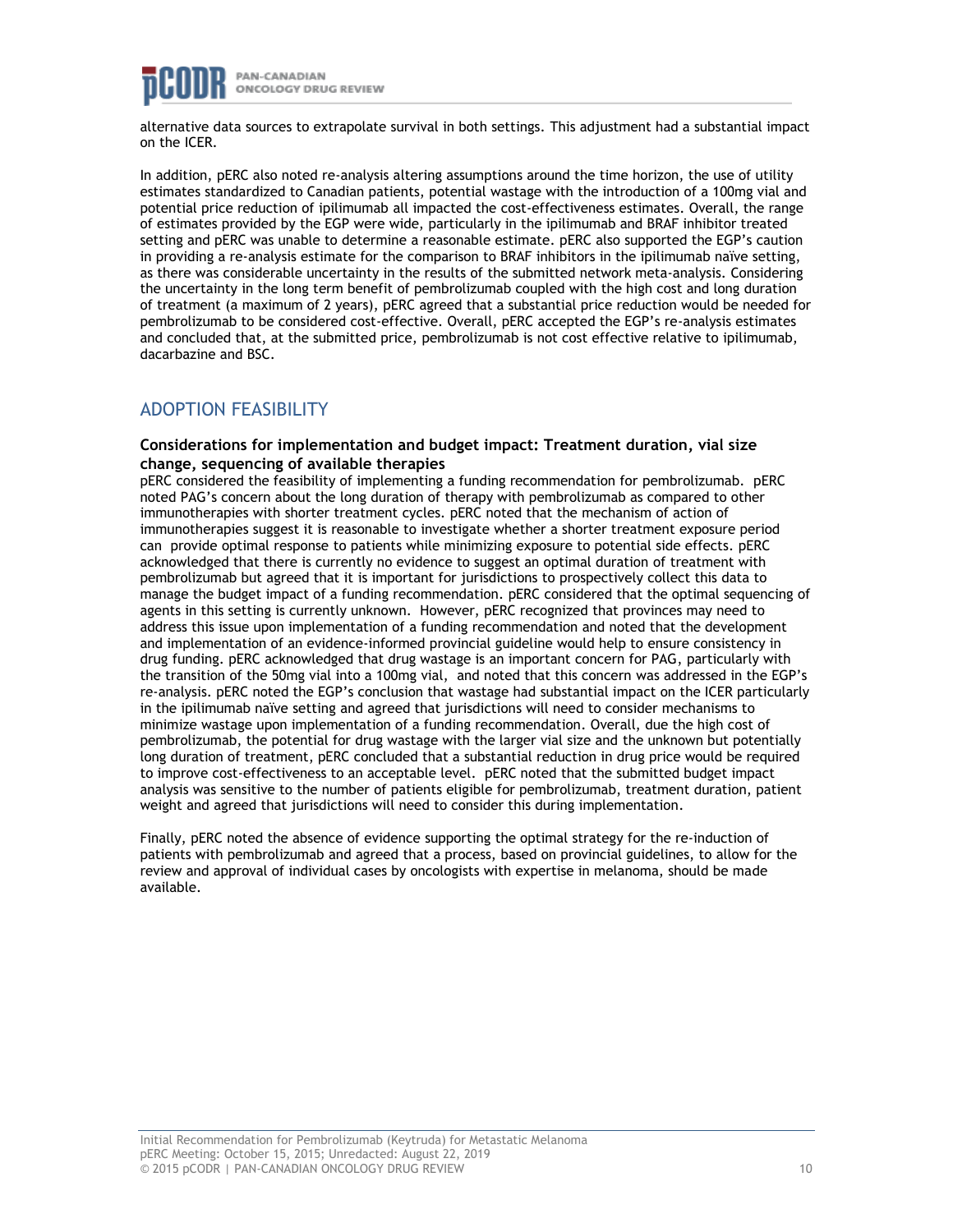# **DRUG AND CONDITION INFORMATION**

| <b>Drug Information</b><br><b>Cancer Treated</b> | Immunomodulatory agent<br>$\bullet$<br>50mg vial submitted for review<br>Recommended dose of 2mg/kg every 3 weeks<br>Unresectable stage III or stage IV Metastatic Melanoma                                                                        |
|--------------------------------------------------|----------------------------------------------------------------------------------------------------------------------------------------------------------------------------------------------------------------------------------------------------|
| <b>Burden of Illness</b>                         | 6,500 Canadians diagnosed and ~1100 died of melanoma in<br>2014,<br>Unresectable stage III or stage IV melanoma carries a poor<br>$\bullet$<br>prognosis. Median survival of approx. 6 months with about<br>25% of patients surviving to one year. |
| <b>Current Standard Treatment</b>                | Ipilimumab<br>Vemurafenib<br>$\bullet$<br>Dabrafenib<br>Trametinib<br>Dacarbazine<br>Best supportive care (BSC)                                                                                                                                    |
| <b>Limitations of Current Therapy</b>            | Limited efficacy with ipilimumab, sustained response in<br>$\bullet$<br>~20% of patients<br>Immune related toxicity with ipilimumab<br>$\bullet$<br>Rapid progression following BRAF inhibitors<br>Toxicity and limited efficacy of dacarbazine    |

# **ABOUT THIS RECOMMENDATION**

## **The pCODR Expert Review Committee (pERC)**

Recommendations are made by the pCODR Expert Review Committee following the pERC Deliberative Framework. pERC members and their roles are as follows:

- Dr. Anthony Fields, Oncologist (Chair) Dr. Maureen Trudeau, Oncologist (Vice-Chair)
- Dr. Scott Berry, Oncologist
- Bryson Brown, Patient Member
- Dr. Kelvin Chan, Oncologist
- Dr. Matthew Cheung, Oncologist
- Dr. Craig Earle, Oncologist
- Dr. Allan Grill, Family Physician

Dr. Paul Hoskins, Oncologist Don Husereau, Health Economist Dr. Anil Abraham Joy, Oncologist Karen MacCurdy-Thompson, Pharmacist Carole McMahon, Patient Member Alternate Dr. Catherine Moltzan, Oncologist Jo Nanson, Patient Member Danica Wasney, Pharmacist

All members participated in deliberations and voting on the initial recommendation except:

- Jo Nanson, who was the designated non-voting patient member alternate for this meeting
- Don Husereau who was excluded from voting due to a conflict of interest
- Dr. Anil Abraham Joy, who was in an observing (non-voting) capacity for orientation to pERC

Initial Recommendation for Pembrolizumab (Keytruda) for Metastatic Melanoma pERC Meeting: October 15, 2015; Unredacted: August 22, 2019 © 2015 pCODR | PAN-CANADIAN ONCOLOGY DRUG REVIEW 11